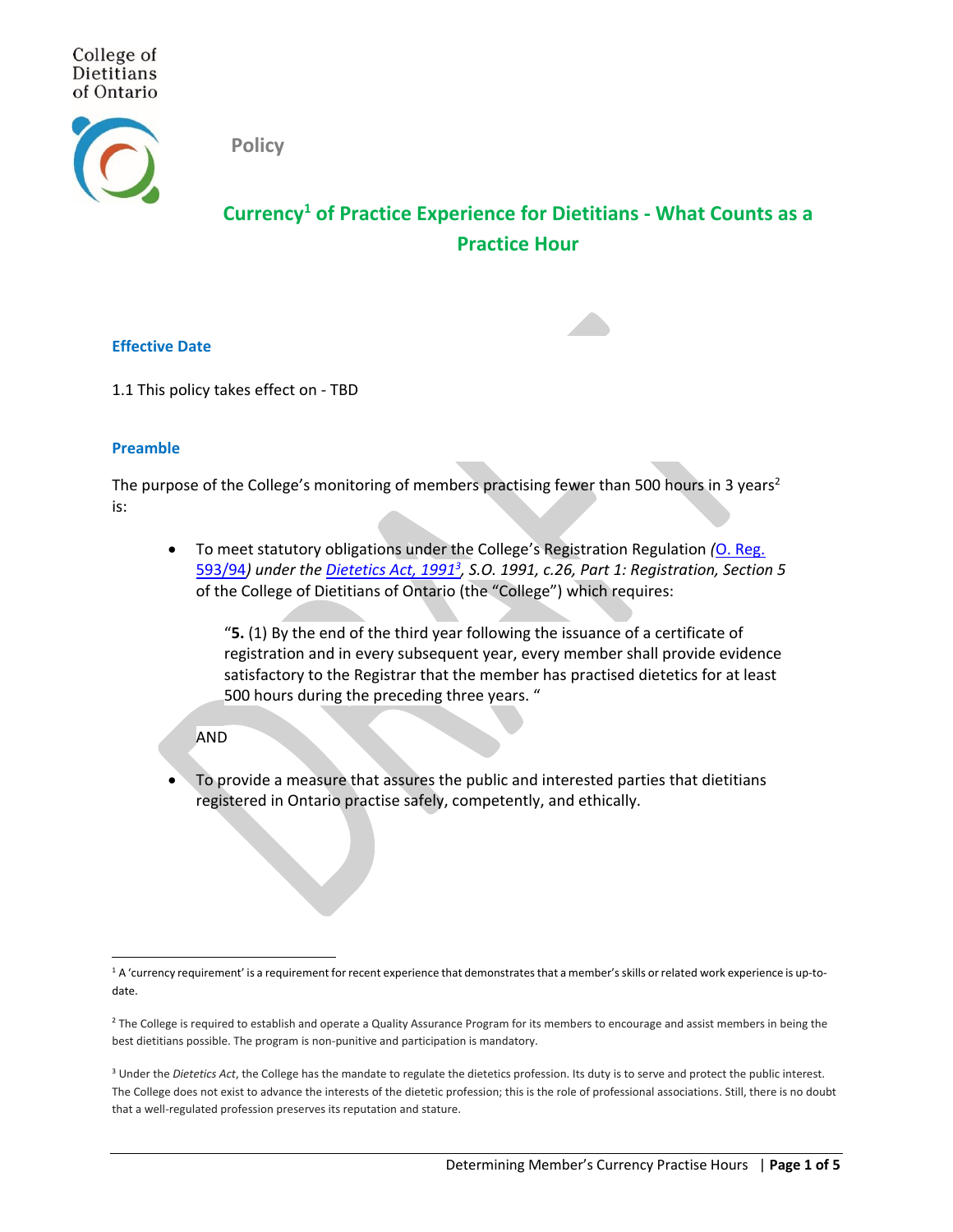## **Policy Purpose**

To set out criteria for members to accurately complete their annual renewal declaration requirements regarding dietetic practice hours currency requirements.

This includes:

- i. What counts as dietetic practise; and
- ii. Criteria considerations when determining whether certain activities contribute to meeting the College's minimum 500 hours/3 years dietetic practise hour currency requirement.

# **Criteria to Determine What Counts as a Practise Hour**

Consider these overarching criteria when deciding whether a task counts as dietetic practise hours:

- 1. The activity or task falls within the *updated* College definition of practising dietetics (Appendix i), and this definition assists dietitians in determining which tasks count as practise hours.
- 2. The activity or task falls within the performance of a delegated controlled act according to **[Practising Under the Delegation of Controlled Act](https://www.collegeofdietitians.org/professional-practice-resources/scope-of-practice-controlled-acts/practicing-through-delegation-of-controlled-acts.aspx) Standards while practising dietetics.**
- 3. The activity or task considered outside of the dietetic scope of practice has transferability to dietetic practice, reflects the knowledge and skills outlined in the Integrated Competencies for [Dietetic Education and Practice](https://www.pdep.ca/library/PDEP-Policies/Integrated-Competencies-For-Dietetic-Education-And.aspx) (ICDEP), and requires the status of a regulated health professional. For example:
	- Dietitians as health care professionals were asked by their employers to perform redeployment duties using the competencies they are expected to hold and maintain throughout their careers (e.g., communication and collaboration, management and leadership, professionalism, and ethics). For this policy, redeployment should be understood as employment (either new or continuing) within the health system to perform activities that are non-traditional for dietitians in support of the public health response to prevent or alleviate the effects of COVID-19. These activities include but are not limited to contact tracing, health screening, assisting clients/patients with activities of daily living, supporting immunization clinics, or other related healthcare functions.
	- Given the above, for the 2022 renewal year, dietitians who are redeployed will be able to count up to two years (330 currency hours) out of the required 500 currency hours requirement for the preceding three years (e.g., November 1, 2019, October 31, 2022). In addition, any time spent practising dietetics will be counted as usual.

### Applying the Criteria to Determine Practise Hours

a) Ultimately, the requirement to maintain at least 500 hours of dietetic practice is to ensure that dietitians can practice dietetics safely, ethically and competently.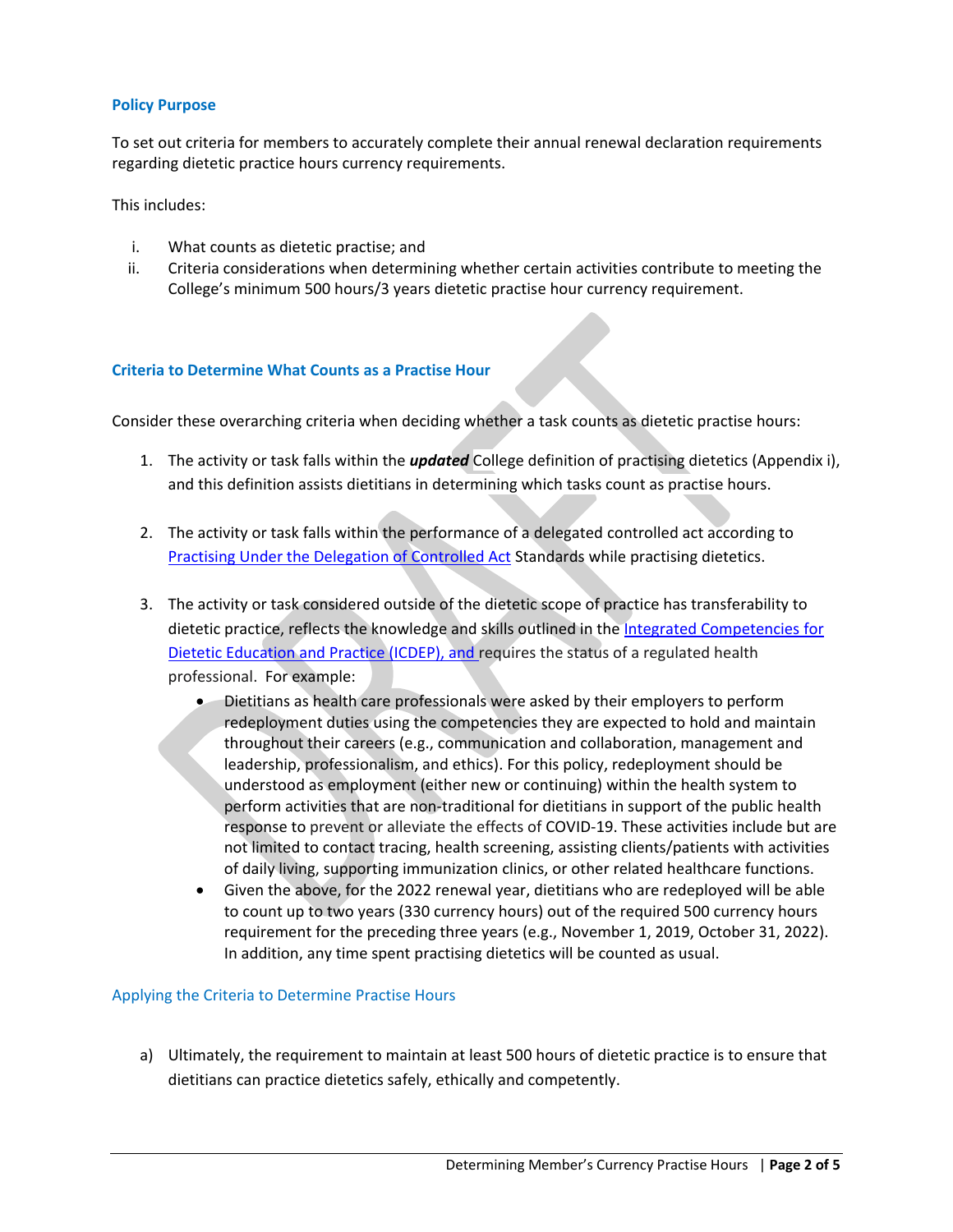- b) Using the criteria above, members should exercise their professional judgement and make practise hour determinations based on the individual circumstances related to their specific role and practice setting while considering the following abilities<sup>4</sup>:
	- a. Being reflective and committed to safe, competent, ethical practice
	- b. Practising with integrity, humility, honesty, diligence and respect
	- c. Valuing dignity and worth of all persons regardless of age, race, culture, creed, sexual identity, gender, body weight, ableness and health status
	- d. Complying with legal requirements and professional obligations
	- e. Applying the principles of sensitive practice and functioning in a client-centred manner
	- f. Working within areas of personal knowledge and skills
	- g. Maintaining a safe work environment
	- h. Maintaining personal wellness consistent with the needs of the practice
	- i. Using an evidence-informed approach to your work
- c) Members should compare their roles and responsibilities in their employment and volunteer work to the College's definition of practising dietetics.
- d) If a dietitian works within food, nutrition, health or health education, health research or health management-related settings, these are considered practising dietetics.
- e) Out-of-province dietetic practise counts towards practice hours, provided members practise dietetics according to the definition of practising dietetics (dietitians must follow jurisdictional requirements as applicable).
- f) The definition of practising dietetics is broad and includes various practice areas and workplace settings. Practicing dietetics does not only include dietitians who work directly with patients/clients.
- g) Know that professional development is not practising dietetics. While professional development can help a dietitian maintain or increase competency, it is not practicing dietetics; it is professional development.

# **Monitoring**

The policy will be monitored annually.

# **References**

College of Dietitians of Ontario. 500 Hours (2020). Retrieved from <https://www.collegeofdietitians.org/programs/quality-assurance/500-hours-of-practice.aspx>

College of Dietitians of Ontario. What Counts as a Practice Hour (2021). Retrieved from [https://www.collegeofdietitians.org/cdo-masterpage/resources/newsletters/2021-issue-1-may/what](https://www.collegeofdietitians.org/cdo-masterpage/resources/newsletters/2021-issue-1-may/what-counts-as-a-practice-hour.aspx)[counts-as-a-practice-hour.aspx](https://www.collegeofdietitians.org/cdo-masterpage/resources/newsletters/2021-issue-1-may/what-counts-as-a-practice-hour.aspx)

Knowles, M. (1980). The Modern Practice of Adult Education. Chicago, IL: Association/Follet Press

<sup>4</sup> Adapted from the College of Massage Therapist of Ontario (2021). Retrieved fro[m https://www.cmto.com/rmts/quality](https://www.cmto.com/rmts/quality-assurance-program/strive/)[assurance-program/strive/](https://www.cmto.com/rmts/quality-assurance-program/strive/)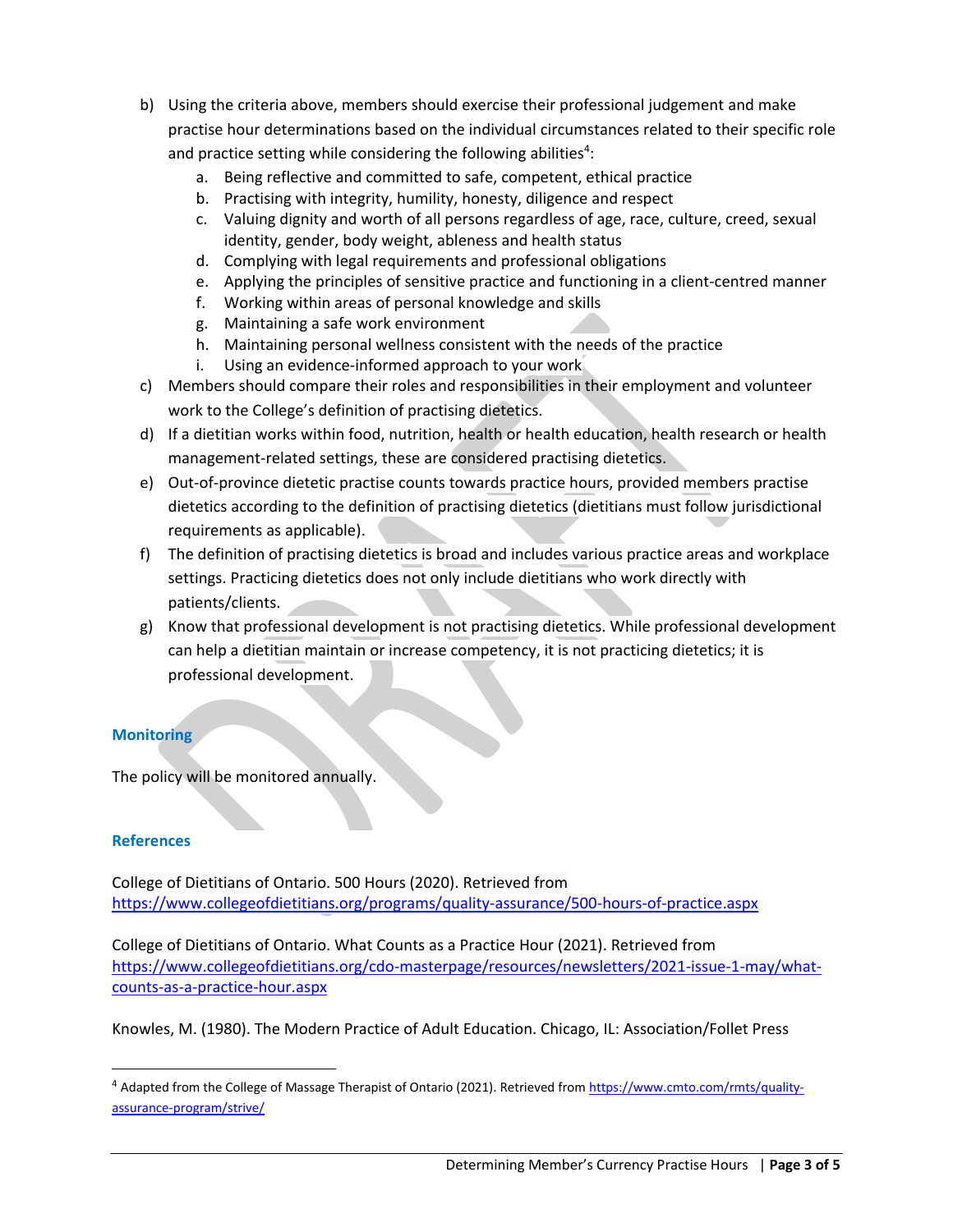# **Appendix I: Proposed Revised Definition of Practising Dietetics (Revisions highlighted in Red)**

The College definition of practising dietetics, this definition assists dietitians in determining which tasks count as practice hours.

- a) "Dietetic Practise can be in a paid or unpaid capacity (e.g., volunteer work) for which members use food & nutrition-specific knowledge, skills and judgment while engaging in:
- i. the assessment of nutrition-related to health status and conditions for individuals, groups and populations;
- ii. the management and delivery of nutrition therapy to treat disease;
- iii. the management of food services systems; building the capacity of individuals and populations to promote, maintain or restore health and prevent disease through nutrition and related means;
- iv. the management, education or leadership that contributes to the enhancement and quality of dietetic and health services."
	- b) For greater clarity, the dietetic practice includes the following activities:
- I. Assessing nutrition status in clinical settings to provide meal plans, nutrition guidance or advice and/or formulating therapeutic diets to manage and/or treat diseases or nutrition-related disorders.
- II. Assessing, promoting, protecting and enhancing health and the prevention of nutrition-related diseases in populations using population health and health promotion approaches and strategies focusing on the interactions among the determinants of health, food security, and overall health.
- III. Managing food and management service and developing food services processes in hospitals and other health care facilities, schools, universities, and businesses.
- IV. Conducting research, product development, product marketing, and consumer education to develop, promote and market food and nutritional products and pharmaceuticals related to nutrition disorders or nutritional health.
- V. Assessing compliance of long-term care homes to meet the Ministry of Health and Long-Term Care standards related to nutrition and hydration of residents.
- VI. Developing or advocating for food and nutrition policy.
- VII. Teaching nutrition, food chemistry, or food service administration to students in dietetics or other health professions, schools, the food and hospitality industry, and/or other healthcare providers.
- VIII. Planning and engaging in direct food & nutrition research.
- IX. Communicating food & nutrition information in any print, radio, television, video, Internet or multimedia format.
- X. Directly managing, supervising, or assuring the quality of front-line employees engaged in any previously mentioned dietetic practice circumstances.
- XI. Developing regulations, programs, and policies to deliver safe, ethical, and quality dietetic service to protect the public (including participation in Council and committee work, College assessors, Item writers and/or staff with a Dietetic Regulatory or Health Professional body).